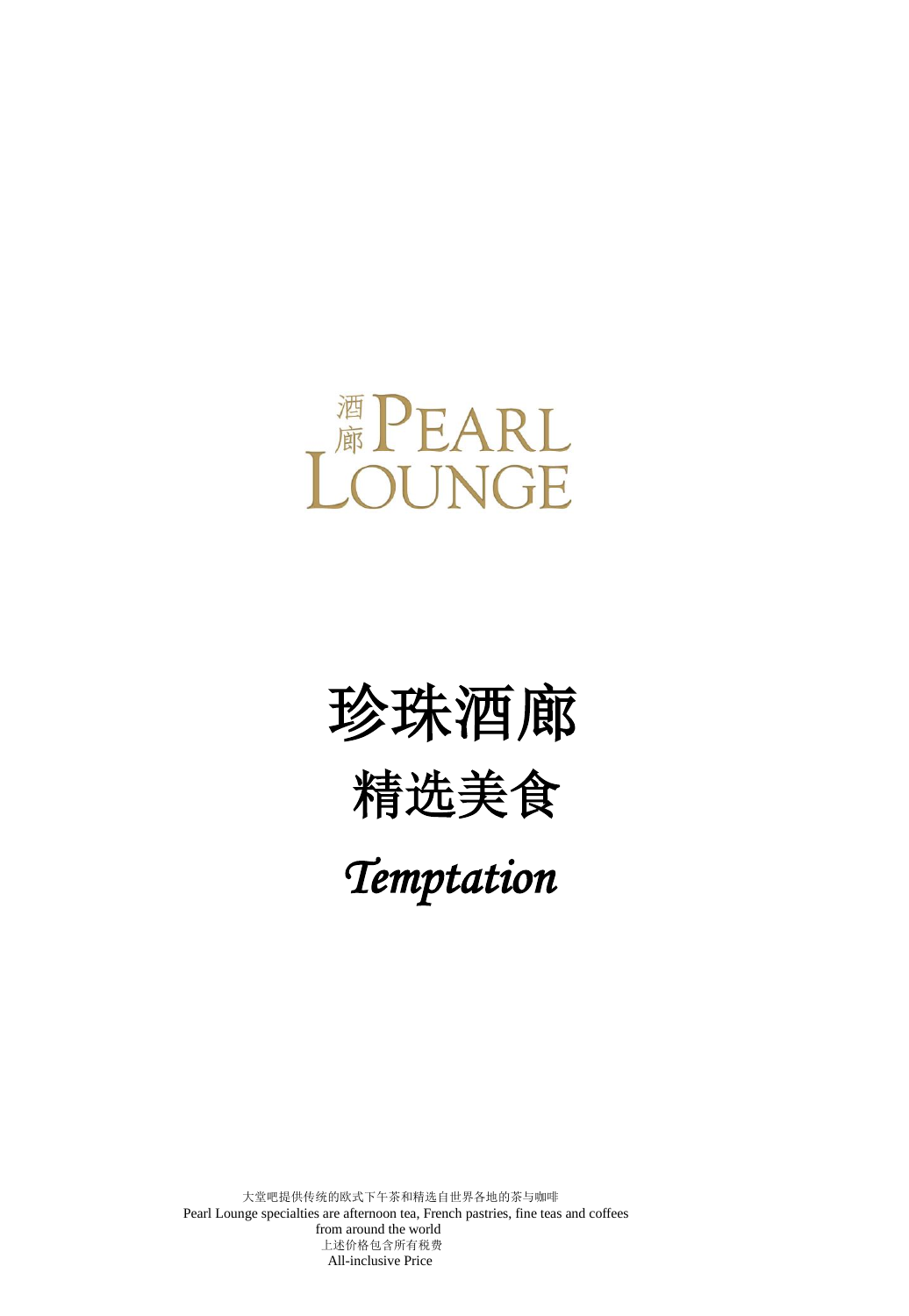

| 健康沙拉                                                                              | 120      |
|-----------------------------------------------------------------------------------|----------|
| 意大利黑醋汁,烤亚支竹,番茄,橄榄,帕玛森芝士                                                           |          |
| Green $\mathcal{A}$ Friendly Salad (V)                                            |          |
| Balsamic Vinaigrette, Grilled Artichokes, Cherry Tomatoes,                        |          |
| Olives, Parmesan                                                                  |          |
| 凯撒沙拉<br>意大利五花肉脆,溏心蛋,面包脆,帕玛森芝士,银鱼柳                                                 | 156      |
| Caesar Salad                                                                      |          |
| Crispy Ham, Molten Egg, Bread Crisp, Parmesan Shavings, Marinated Anchovies       |          |
| 加: 酱油芝麻腌制金枪鱼                                                                      |          |
| : 低温煮鸡胸                                                                           | 66       |
| Add: Soy-Sesame Seared Tuna                                                       | 40       |
| : Confit Chicken                                                                  |          |
| 招牌牛肉汉堡                                                                            |          |
| 自制帕玛森芝士牛肝菌包,和牛汉堡肉,洋葱酱,松露奶油炖蘑菇,                                                    | 236      |
| 瑞士大孔芝士, 咖喱薯条                                                                      |          |
| Signature Beef Burger                                                             |          |
| Homemade Parmesan Dusted Porcini Bun, Wagyu Patty, Caramelized Onion Jam, Truffle |          |
| Mushroom Ragout, Emmental Cheese, Curry Fries                                     |          |
| 加: 煎鹅肝                                                                            |          |
| : 煎蛋<br>Add: Foie Gras                                                            |          |
|                                                                                   | 76<br>30 |
| : Fried Egg                                                                       |          |
| 公司三明治                                                                             |          |
| 意大利五花肉,松露蛋黄酱,低温煮鸡胸,煎蛋,松露薯条                                                        | 170      |
| Club Sandwich                                                                     |          |
| Pancetta, Truffle Mayo, Confit Chicken, Fried Egg, Truffle Fries                  |          |
| 广式迷你汉堡拼盘                                                                          |          |
| 五香粉青葱迷你汉堡 - 豉油鸡, 叉烧, 烤鸭                                                           |          |
| Canton Sliders Combination                                                        | 156      |
| 5 Spice Scallion Buns, Soya Braised Chicken, Char Siew,                           |          |
| Hoisin Roasted Duck                                                               |          |

 汤  *Soup* 

奶油蘑菇汤 奶油蘑菇汤,松露,炒小蘑菇,面包脆 *Mushroom Cream Soup Truffle Enhance, Shimeiji, Bread Crisp* 每日中式例汤 *Daily Double Boiled Soup Selection*

*110* 

*100*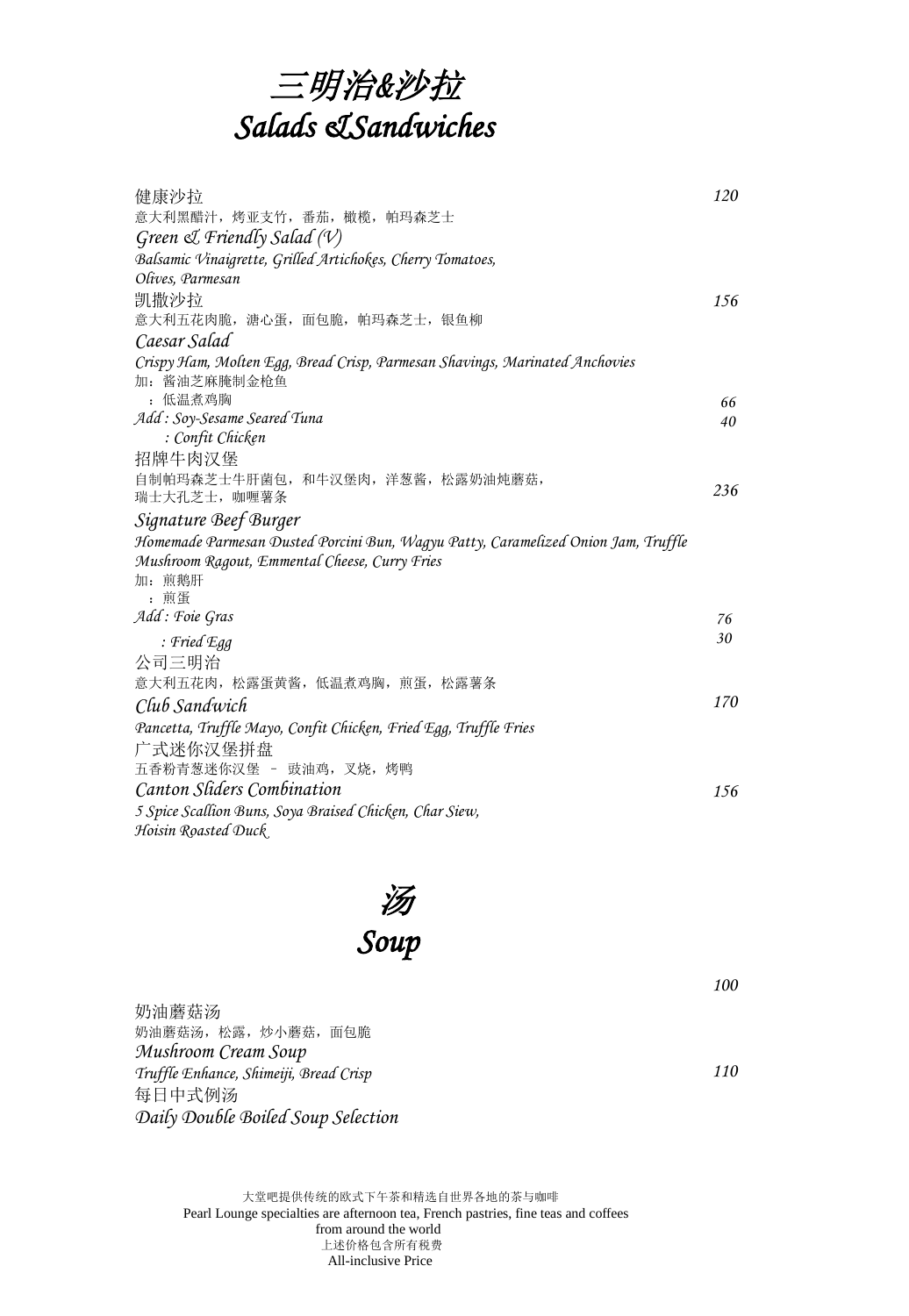## 本地和亚洲美食精选 *Regional Features and Asian Wok*

| 海南鸡饭                                                | 180 |
|-----------------------------------------------------|-----|
| 鸡油饭,白切鸡,鸡汤                                          |     |
| Hainan Chicken Rice                                 |     |
| Pandan Infused Rice, Poached Chicken, Chicken Broth |     |
| 我们的鸡蛋炒饭                                             | 156 |
| 干虾米, 鸡蛋, 鱿鱼, 小葱, 肉松                                 |     |
| Our Egg Fried Rice                                  |     |
| Dried Shrimps, Egg, Squid, Scallion, Pork Floss     |     |
| 叻沙                                                  | 216 |
| 带子, 虾仁, 青口, 蟹肉, 鸡蛋, 鱼饼, 椰子咖喱汤                       |     |
| Lakṣa                                               |     |
| Scallop, Prawn, Mussel, Crabmeat, Egg, Fishcake,    |     |
| Coconut Curry Broth                                 |     |
| 广式云吞汤面                                              | 180 |
| 带子虾仁云吞,蜜饯黑豚叉烧                                       |     |
| Cantonese Wanton Noodle Soup                        |     |
| Scallop and Prawn Wanton, Kurobuta BBQ Pork         |     |
| 素炒面                                                 | 120 |
| 蘑菇, 西兰花, 芦笋, 胡萝卜, 鸡蛋                                |     |
| Vegetarian Fried Noodle $(V)$                       |     |
| Mushrooms, Broccoli, Asparagus, Carrots, Egg        |     |
| 黑椒干炒雪花和牛河粉                                          | 226 |
| M7 雪花和牛,小蘑菇,芦笋                                      |     |
| Black Pepper Wagyu Beef Kway Teow Noodles           |     |
| M7 Wagyu Beef, Shimeiji Mushrooms, Asparagus        |     |